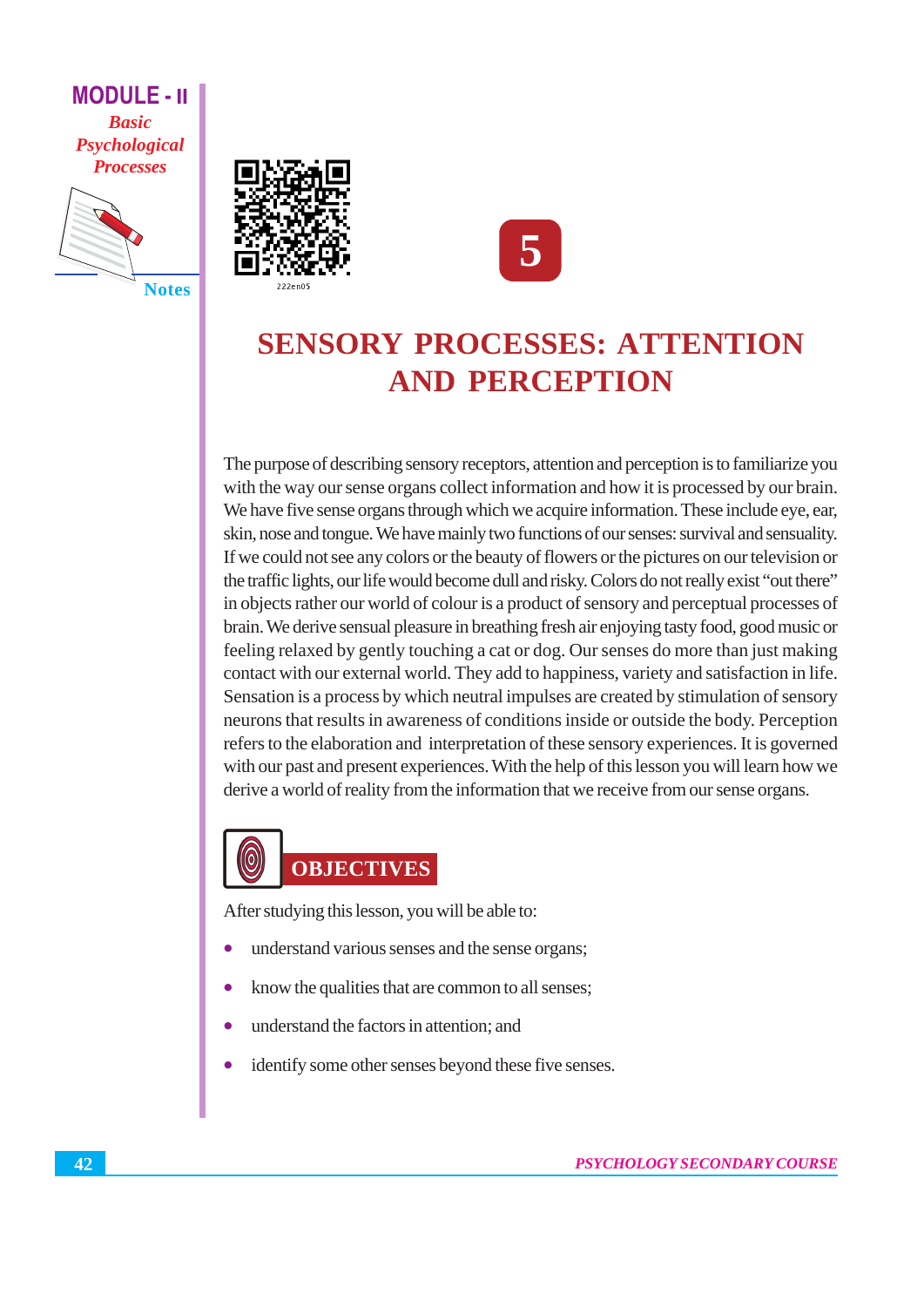## 5.1 SENSATION

Sensation can be explained as the process by which one form of energy is converted into another form. For example light is converted into neural impulses by which we code sensory events in our system that can be processed by our brain. The sensory systems process information reaching to the brain. The motor systems process information going out of the brain to muscles and glands. Sometimes your parents switch on the T.V. and adjust the volume of sound that they can hear. Suppose you adjust it to a volume which you are able to detect but your mother says that she is unable to hear and asks you to increase the volume. If your mother asks you to stop after some point that means that difference of adjustment has been noticed by your mother. This minimal amount of change of volume between two stimuli that is being recognized by your mother is called a "difference" threshold". Background of a stimulus also affects our sensation. For example stars are present in the sky in day time and at night but are visible only after sunset or at nighttime because they can not be detected due to intense background of the daylight sun.

We all are also guided by factors of expectations and experiences. Experience of sensation is not simply a yes/no, present/absent mechanism. For example you are expecting a very close friend of yours to visit your home at  $4 p.m. At 4 p.m.$  that friend reaches your house and pushes the doorbell button. Other members of your house do not notice it but you are able to notice that sound. It is primarily because of your expectation that you notice this second clearly while others do not notice it. The minimum amount of physical energy needed to produce a sensory experience is called "absolute threshold".

We have several sense organs. The table below describes them

| <b>Sense</b>    | <b>Stimulus</b>    | <b>Sense organ</b> | <b>Sensation</b>           |
|-----------------|--------------------|--------------------|----------------------------|
| sight           | light waves        | eye                | colors, patterns, textures |
| hearing         | sound waves        | ear                | noise, tones, music        |
| skin sensations | external touch     | skin               | touch, cold, warmth, pain  |
| smell           | volatile materials | nose               | odors                      |
| taste           | soluble materials  | tongue             | sweet, salty, bitter       |

#### **Table 5.1: Fundamental human senses**

Let us look briefly at each of the senses.

Vision: Vision is extremely important for all of us. Humans and animals with good vision have advantage in each and everything in life. We experience vision with the help of our eyes which function like a camera. The eye gathers and focuses light like a camera. Sir Isaac Newton, who in the seventeenth century discovered the laws of

# **Basic** Psychological **Processes**

**MODULE - II** 

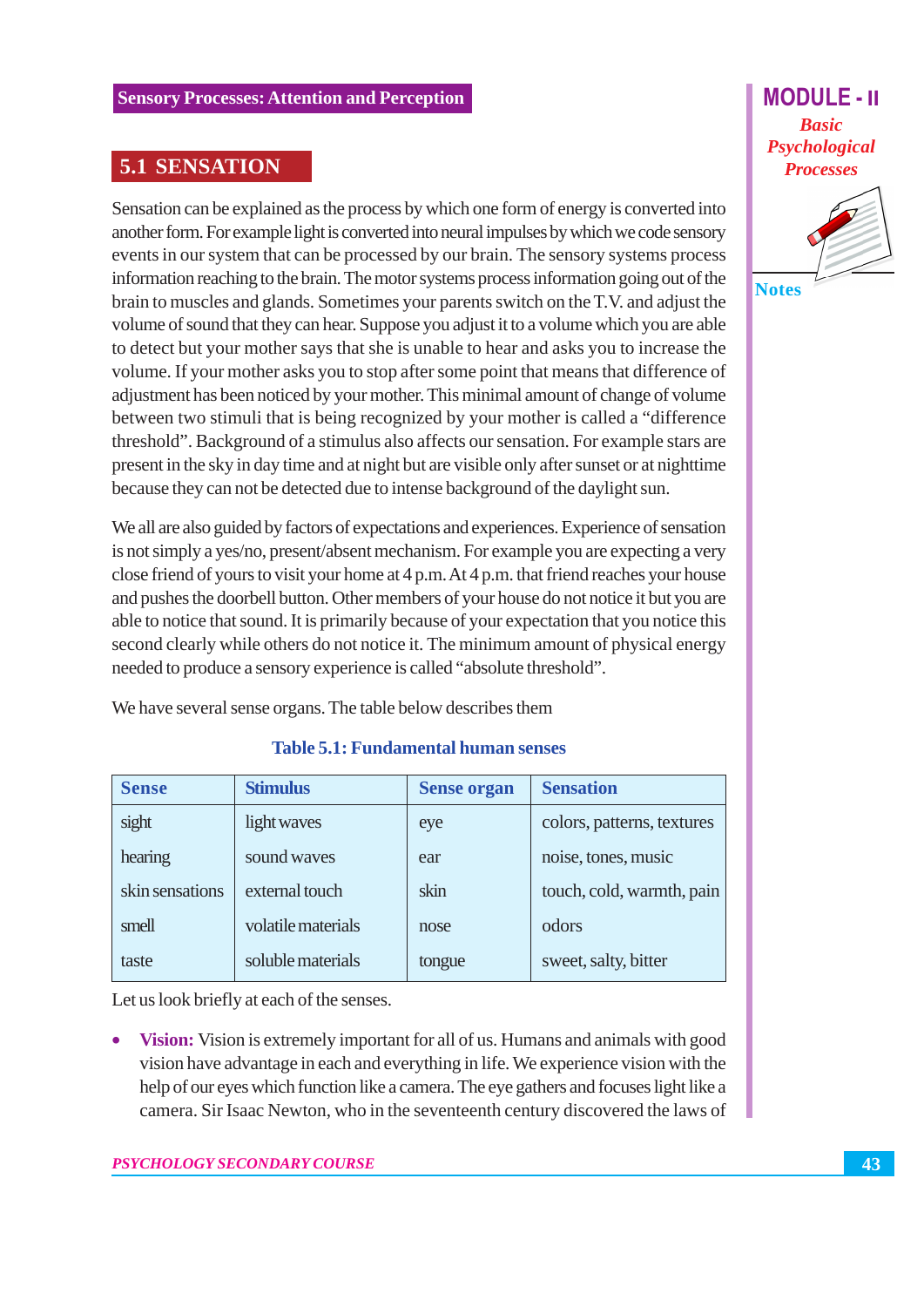#### **MODULE - II Basic** Psychological **Processes**



**Notes** 

motion and gravity, also discovered that when white light passes through a prism it separates into a rainbow of color – the visible spectrum.

- Color blindness: Not everyone sees colors in the same way. Some people are born  $\bullet$ with a color deficiency. Color blindness is the partial or total inability to distinguish colors. Most color blind people have trouble in distinguishing red from green.
- **Hearing:** Hearing is equally important for our daily life. It is a principal sensory modality  $\bullet$ for human communication. Sounds are created when actions cause objects to vibrate. When vibrating objects push the molecules of medium back and forth we can experience sound. Frequency refers to the number of cycles a wave completes in a given amount of time. It is usually expressed in cycles per second (CPS) or hertz (Hz). Sound cannot travel in a true vacuum (such as outer-space) because there is no medium there to move or vibrate.
- **Pitch**: Pitch is the highness or lowness of a sound determined by the sound's frequency. High frequencies produce high pitch and low frequencies produce low pitch.
- Loudness: The loudness or physical intensity of a sound is determined by its amplitude. Sound waves with large amplitudes are experienced as loud and those with small amplitudes as soft. Loudness of sound is measured in units called decibels (dB).
- **Timbre:** The quality of a sound wave's complexity is its timbre. The sounds that we  $\bullet$ call noise contain many frequencies that are not systematically related to each other.
- **Sense of bodily orientation (vestibular sense)**  $\bullet$

It is the sense of bodily orientation with respect to gravity, especially how our heads are positioned, whether straight leaning, reclining or upside down. The vestibular sense also tells us when we are moving or how our motion is changing.

Sense of bodily position and the movement of body parts (Kinesthetic sense)

Kines the sense is the sense of body position and the movement of body parts relative to each other. It is a sense that provides sensory feedback about motor activities of our body, for example how the hand moves to pick up the telephone when it rings.

#### **Sense of smell (olfaction)**

The sense of smell involves a sequence of bio-chemical activities that triggers neural impulses. Once activated these neural impulses convey odor information to the brain.

#### **Sense of taste (gustation)**

The taste receptor cells are gathered in the taste buds on the upper side of the tongue. The experience of sweetness or saltiness is affected by these taste buds. There are only four true or primary taste qualities: sweet, sour, bitter and saline. Taste sensitivity develops in infancy but decreases in old age. Taste receptors can be damaged by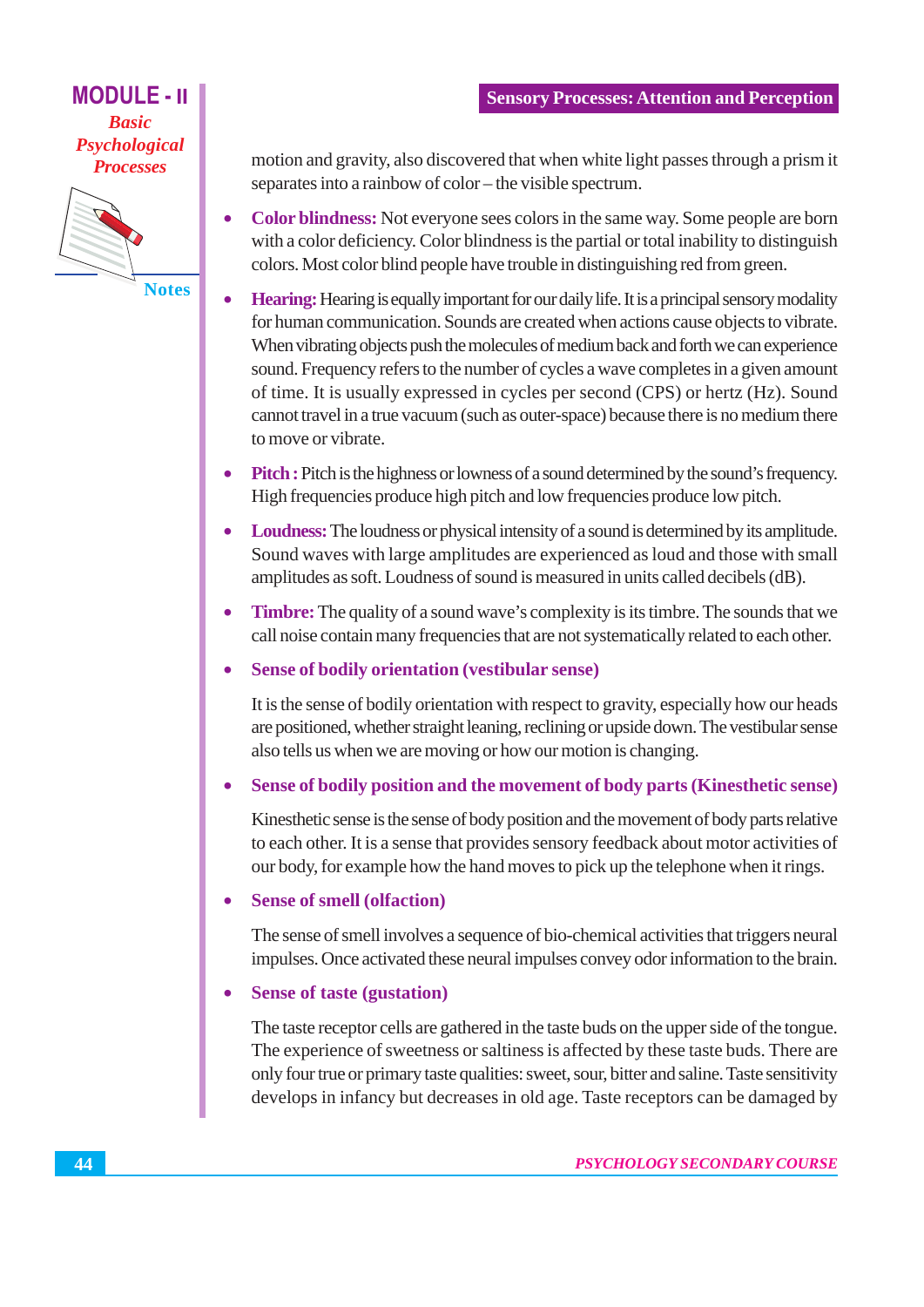excessive use of alcohol, smoking, acids or hot foods but they are also replaced every few days and a permanent loss of taste is extremely rare.

- Skin senses: Our skin contains nerve endings that are stimulated by contact with external objects and it produces sensations of cold, warmth or pressure. The sensitivity to pressure is maximum on face, tongue and hands and it is less on our backs. Touch plays an important role in human relations and emotions.
- Sense of pain: Pain is the body's response to stimulation from noxious stimuli. Acute pain is reaction to sharp or sudden stimulation. The pain one feels in everyday life is also related to psycho-social and cultural habits. What "pain" a person experiences depend upon the meaning one attaches to pain and also on attention one receives from near and dear ones.

# **INTEXT QUESTIONS 5.1**

- 1. Discuss the role of vision and hearing in our lives.
- 2. Briefly explain the concept of 'threshold'.

#### **5.2 PERCEPTION**

In the last section we dealt with sensation, the process of bringing information into the brain. This section is about perception, or how we use sensations into meaningful patterns. As we encounter a variety of events in our daily lives, the brain actively selects, organizes and integrates sensory information to create a picture of the world. Some of our perceptions are native or inborn and many other perceptions are a result of our past experiences.

Sensation is the stage where neural activity codes the information about nature of stimulation. Perception is the next stage in which an internal representation of an object is formed. This representation provides a working description of perceiver's external environment. Perception involves synthesis of simple sensory features into percept of an object that can be recognized.

This helps in identification and recognition, and meaning is assigned to the percepts. Perception and recognition are combined processes that do not act separately. For example a circular object may be a cricket ball or orange.

**Stages of perception:** The physical object in the world is called the distal stimulus (distant from the observer) and the optical image on the retina is called the proximal stimulus

#### **PSYCHOLOGY SECONDARY COURSE**

**Basic** Psychological **Processes** 

**MODULE-II** 



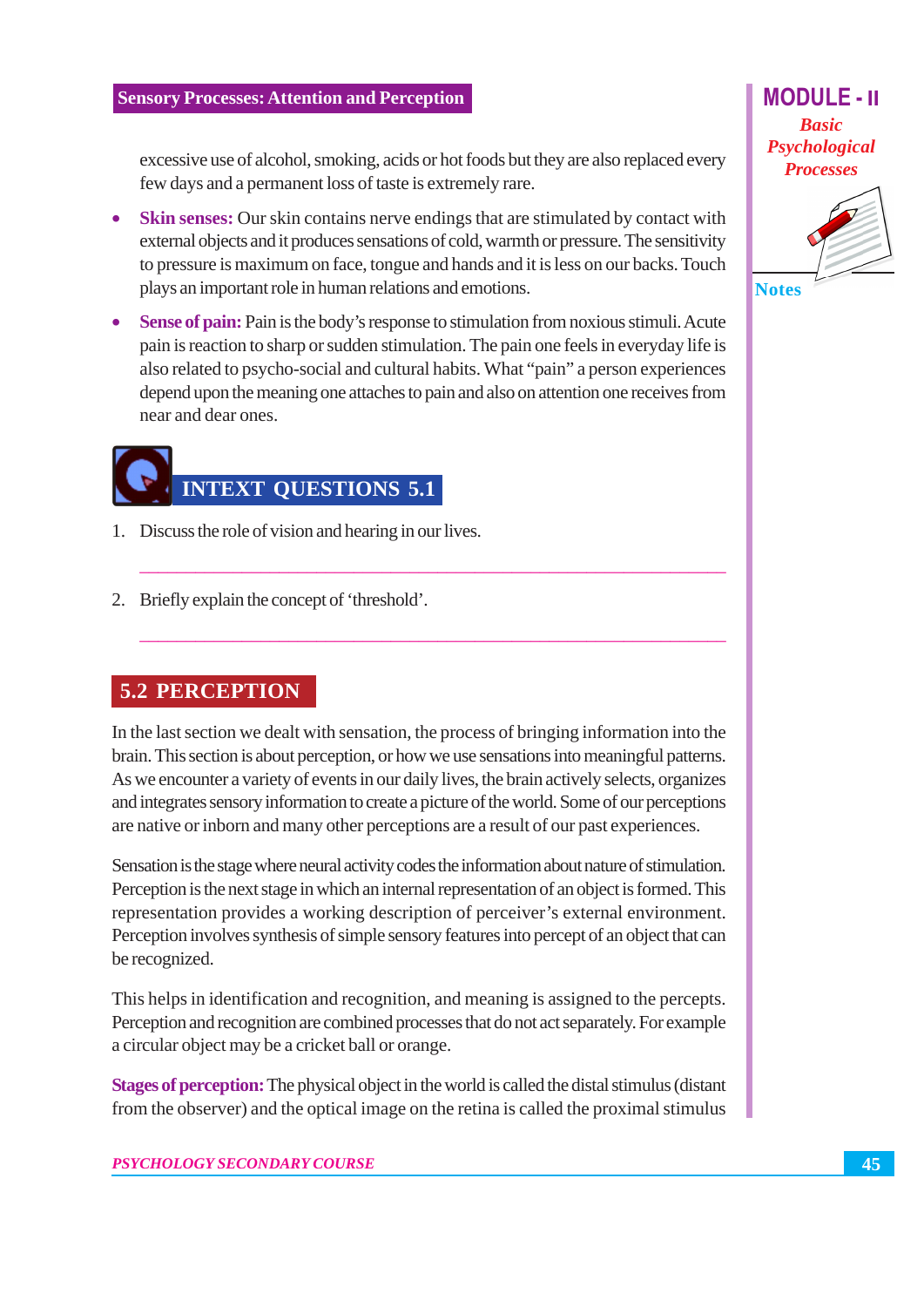## **MODULE - II Basic** Psychological **Processes**



**Notes** 

(proximate or near to observer). The major task of perception is to determine the distal stimulus based on information of proximal stimulus – to know what the world out there is "really like" using one's imagination of mind.

There is more to perceiving which includes physical properties such as shape or size and past experiences.



## **INTEXT QUESTIONS 5.2**

- 1. Explain the concept of perception.
- 2. Describe the process of perception.

## 5.3 PERCEPTUAL ORGANIZATION

Perception is an organized process. The most common form of perceptual organization is called figure ground organization in which sensations are grouped into objects or figures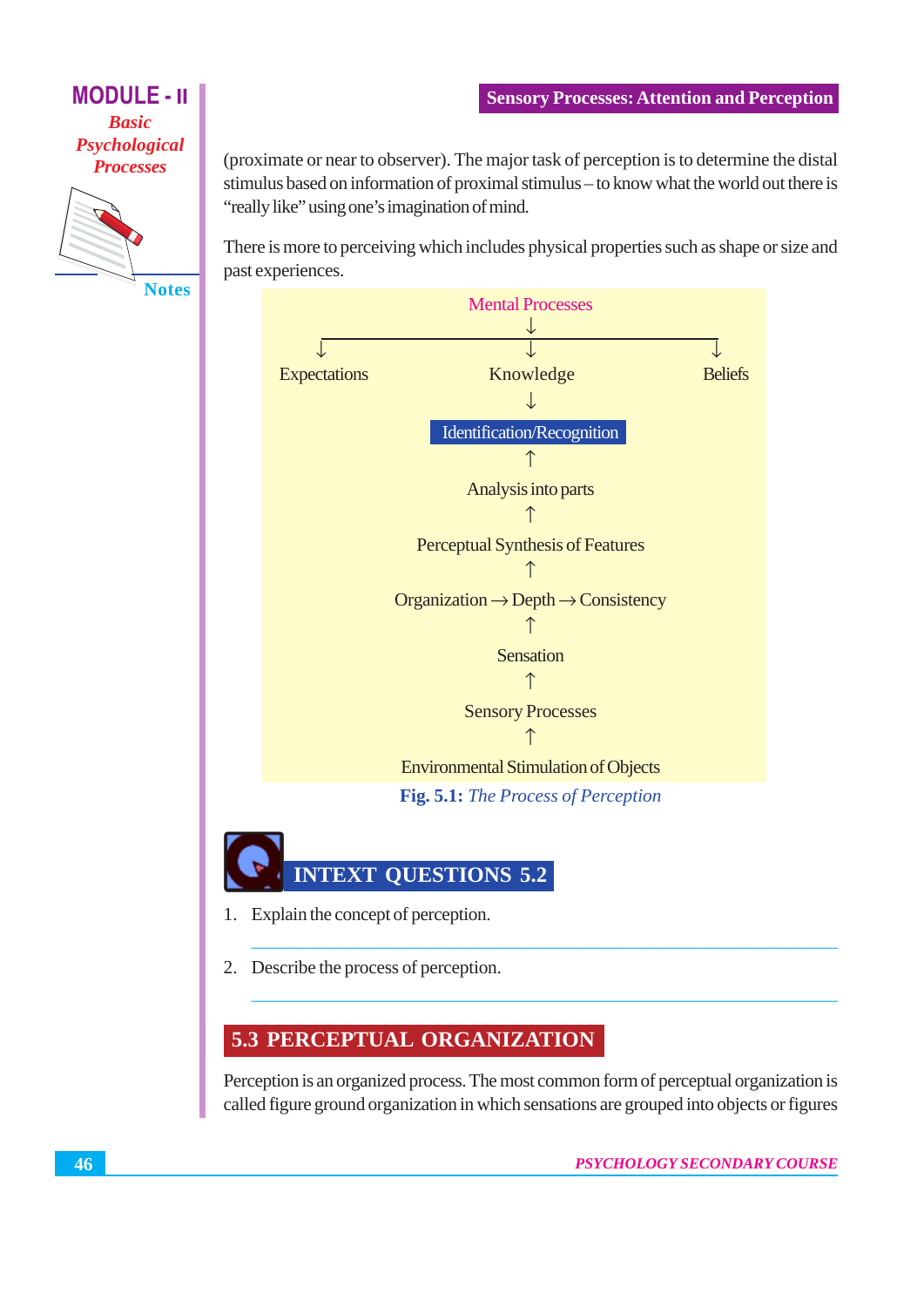that stand out on a plainer background. Look at Figure 5.2. Do you see a nose or two faces?



Fig. 5.2: Reversible Figure and Ground Organistion

Reversible goblet is a favourite demonstration of a figure-ground reversal. Note that either the light portion or the dark portion can be perceived as a figure against a background.

#### **A. Laws of Perceptual Grouping**

The factors which determine perceptual grouping are:-

- (a) Proximity: All other factors being equal, stimuli that are near one another tend to be grouped together. For example, if four stand near one another and a fifth 10 feet away, the adjacent four will be seen as a group and the distant fifth as an outsider. Events that are close in time and space are also perceived together.
- (b) Similarity: Stimuli that are similar in size, shape or color tend to be grouped together.
- (c) Continuity: Perception tends toward simplicity and continuity. Even if there are dots in a circular fashion, the person will see them as a complete circle.
- (d) Closure: It is the tendency to complete a figure that is incomplete but has a consistent overall form
- (e) Common region: Stimuli that are found within a common area tend to be seen as a group.



Fig. 5.3: Laws of Perceptual Grouping

**MODULE - II Basic** Psychological **Processes** 

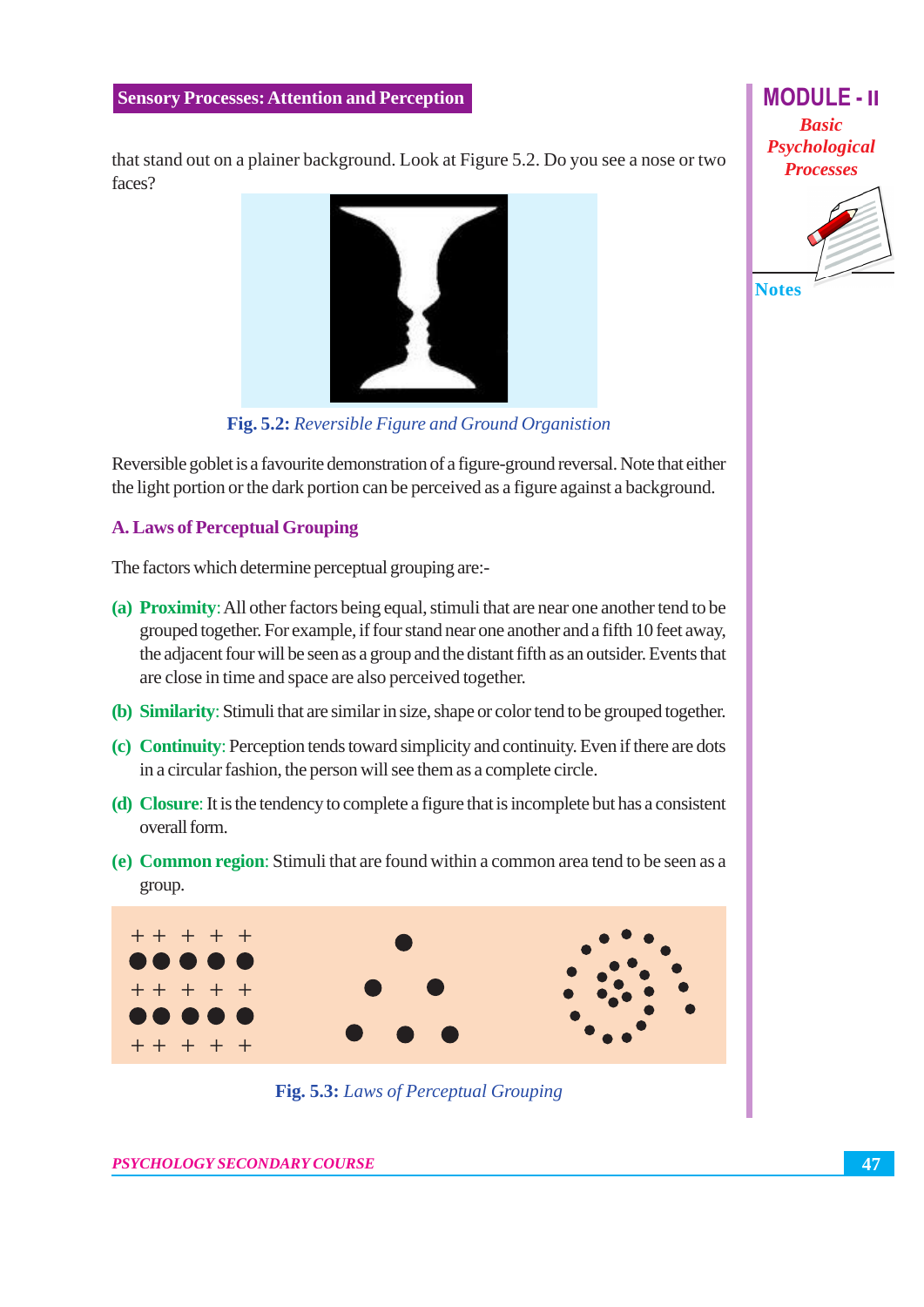## **MODULE - II Basic** Psychological

**Processes** 



**Notes** 

#### **B. Perceptual Constancy**

Perception of an object's shape, size or brightness remains the same even though its image on the retina has changed. This is called perceptual constancy and is found in all senses, though most examples given here are of vision.

If the perceived size of an object remains the same, even though the size of its image on the retina changes it is called size constancy.

In shape constancy the shape of an object remains stable even though the shape of its retina image changes.

Brightness constancy refers to the fact that the brightness of objects appears to stay the same as lighting conditions change.

#### **C. Depth Perception**

It is the ability to see three-dimensional space and to accurately judge distances. Without depth perception you can't ride on a motorcycle, or drive a car, catch a ball, thread a needle or simply walk around a room. The world would look like a flat surface. The ability of depth perception is partly innate and partly learned.

Depth cues are features of environment and messages from the body that supply information about distance and space. The cues which work with just one eye are called monocular cues and those which require two eyes are called binocular cues. Binocular cues are the most basic source of depth perception that is caused due to retina disparity (a discrepancy in the images that reach the right and left eyes). A person with one eye will have very limited depth perception.

Pictorial cues for depth are features found in paintings, drawings and photographs that impart information about space, depth and distance. This influence causes apparent perception of things which are not there. For example, if you stand between two railway tracks, they appear to meet at the horizon, even though they actually remain parallel.



Figure 5.4: Three powerful illusions. In drawing A, known as the Muller-Lyer illusion, the bottom line looks longer than the top line. Actually, they are equal in length. In drawing B, the Ponzo illusion, the top horizontal line looks longer; again, both lines are equal. In drawing  $C$ , known as the horizontal-vertical illusion, the vertical line looks longer, check with a ruler to see that it's not!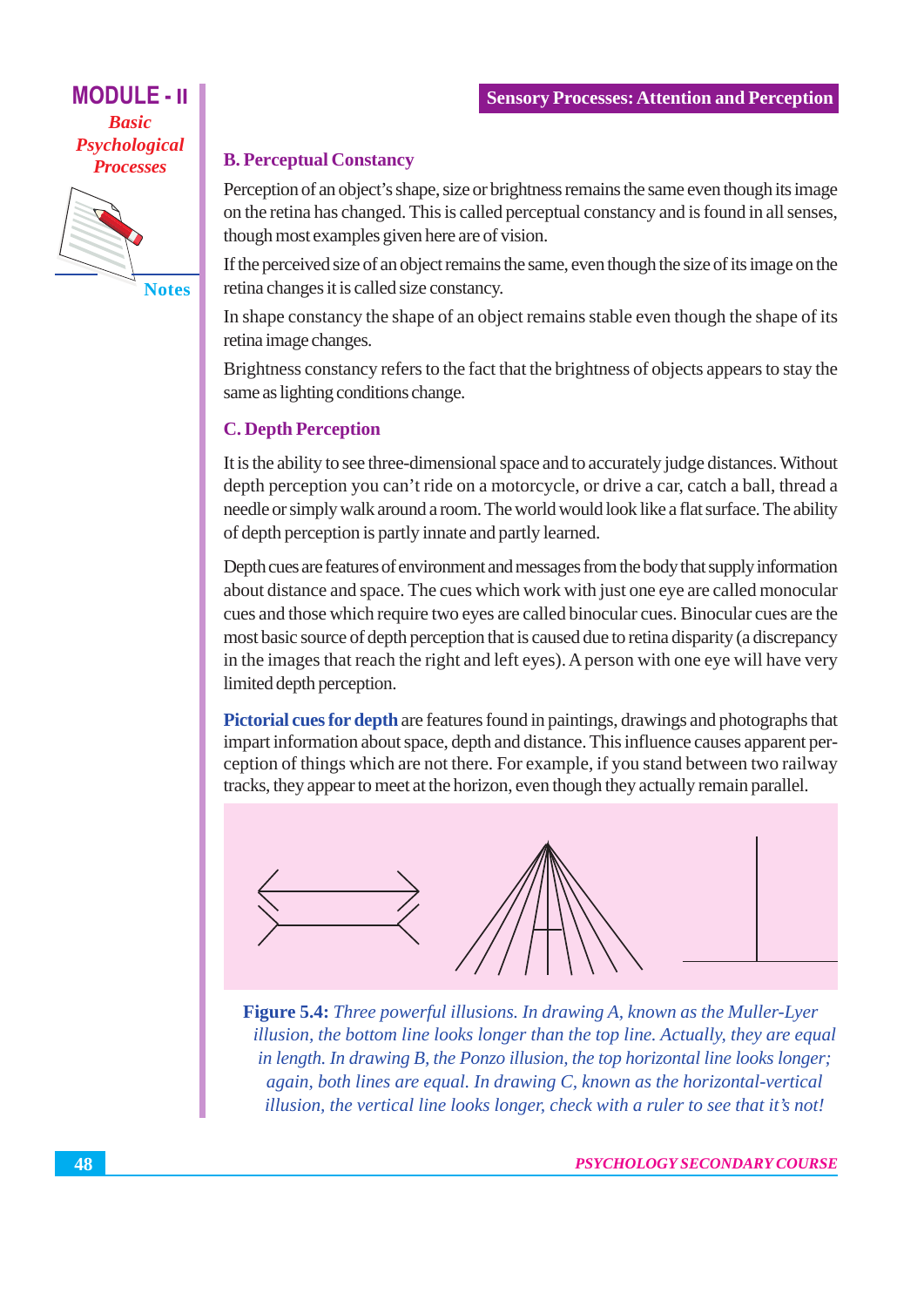Illusions are distorted perception of stimuli that exist, whereas hallucination is perception of objects or events that have no external reality. An example of illusion is the Muller-Lyer illusion in which horizontal line with outgoing arrow-heads appears shorter than the line with inward arrows.



- 1. Describe various determinants of perceptual organization.
- 2. What do you understand by the term perceptual constancy?
- 3. Discuss depth perception with help of an example.

## **5.4 ATTENTION**

**Attention:** Have you ever noticed that while doing both, driving and talking on your mobile you may not pay attention to driving. Or when you are studying and loud music is on in the neighbourhood you lose attention on your studies. 'Divided attention' can lead to accidents when people are driving and watching some other objects.

'Selective attention' is a process in which we give priority to a particular incoming sensory message. Attention has broadly three possible functions: (a) as a sensory filter (b) as a response selection and (c) as a gateway to consciousness.

#### **Determinants of Attention**

- **Physical factors:** All other things being equal, physical factors like repetition, contrast, shape, size, brightness and contrast do affect our attention. A good packaging or bright light attracts us. That is why all big companies invest a lot on packaging their products in an attractive manner. Similarly an advertisement which is published on a regular basis in newspapers and electronic media catches the attention of customers more easily than non-advertised products.
- Motives and attention: Motives also play a role in shaping our perception. For example, if you are hungry food-related words are more likely to gain your attention than non-food words. Advertisers and propagandists take advantage of two motives that are very common in our society: anxiety and sex. Many products such as toothpastes. food products even automotives highlight the health concern to catch the attention of

**MODULE-II** 

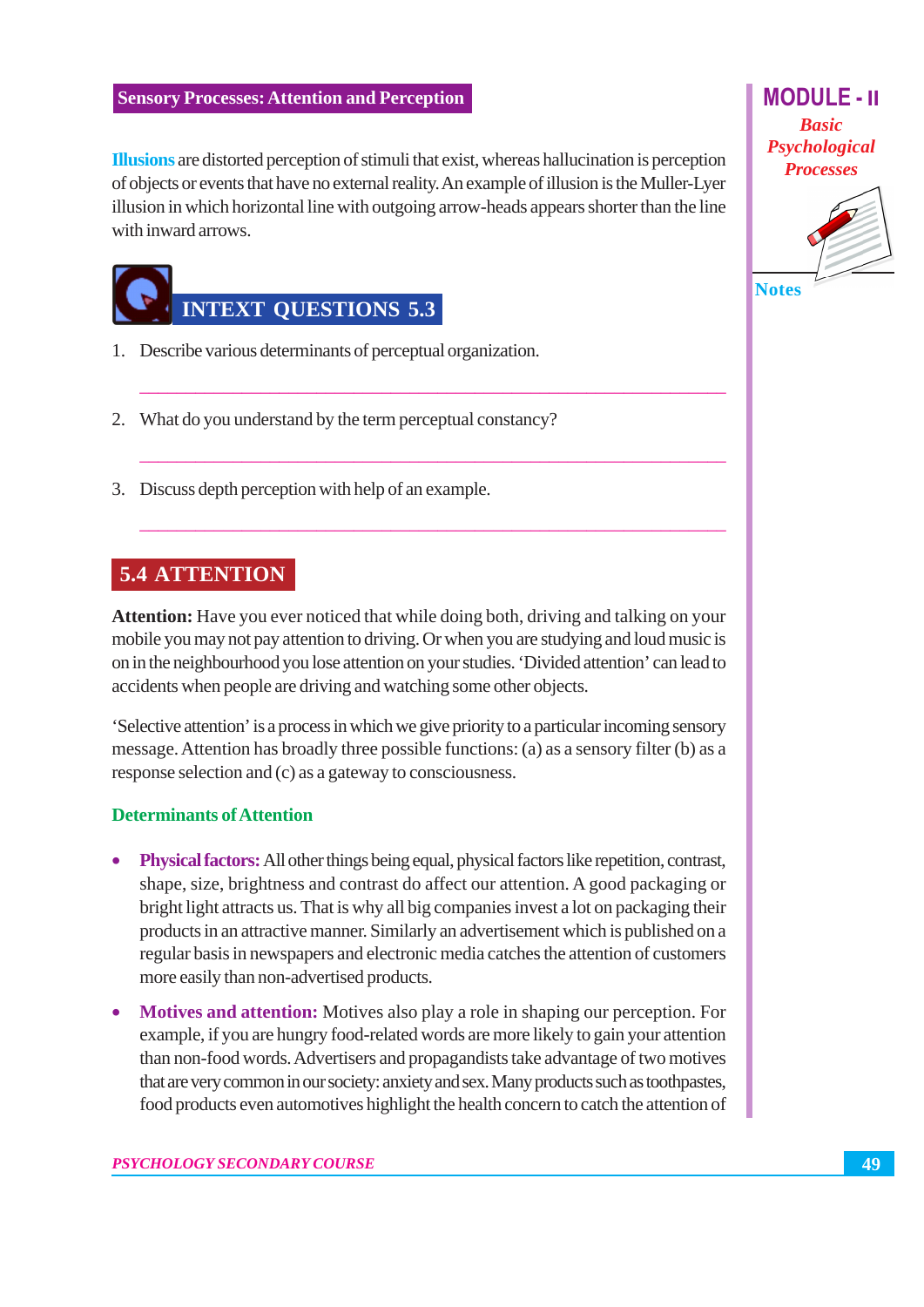



**Notes** 

customers. On the other hand items of fashionable products play on the desire to be attractive. The political parties cash on appeals to fear to make their voice heard by the public at large.

## **INTEST QUESTIONS 5.4**

- 1. Discuss the concept of Attention?
- 2. Identify the various determinants of attention.

## **5.5 EXTRA SENSORY PERCEPTION**

Extra sensory perception is the ability to perceive objects or events in ways that cannot be explained by known sensory capacities.

Parapsychology is the study of extra sensory perception phenomena. Events that seem to lie outside the region of accepted scientific laws are called psi-phenomena. An example of extrasensory perception when a person intuitively 'feels' that his brother who is in another city is not well. Another example could be when you just 'know' that an earthquake is going to happen in your city.

**Clairvoyance:** It is the ability to perceive events or gain information in ways that appear unaffected by distance or normal barriers. Telepathy or perception of another person's thoughts or the ability to read someone else's mind.

**Pre-cognition:** The ability to predict or perceive accurately future events.

**Psycho-kinesis:** The ability to exert influence over inanimate objects by will-power (mind over matter). Some rare persons are able to move objects only through concentration but without touching them.

A few psychologists strongly believe in extrasensory perception but the majority does not subscribe to it

### **5.6 APPLICATIONS OF PERCEPTION IN EVERYDAY LIFE**

There are several ways in which knowledge of the process of sensation, perception and attention can be used in everyday life.

Eyewitness: You may be aware that eyewitness testimony is key to decisions in the judiciary. Not only do advocates and police officers lay strong emphasis on eye witness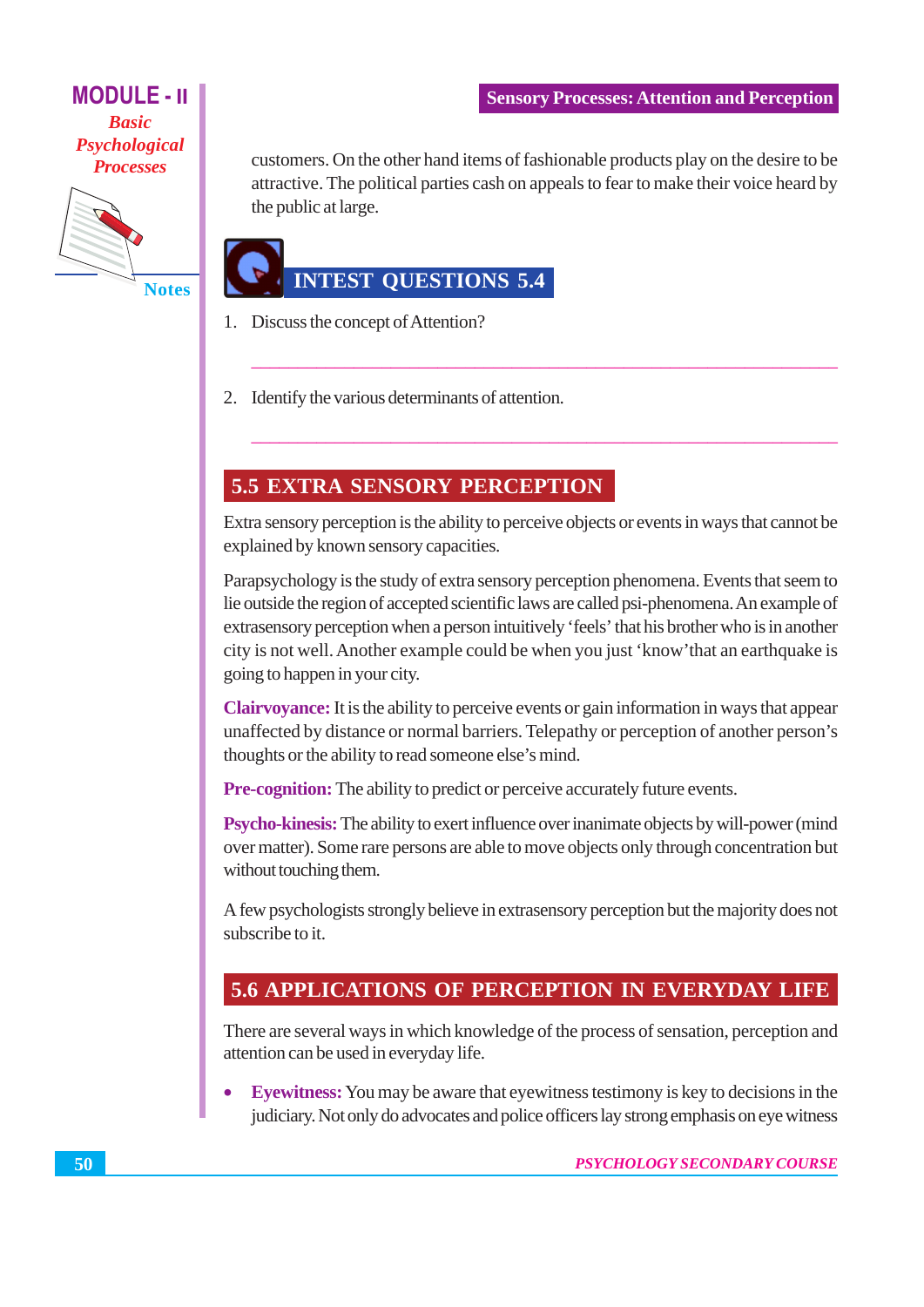testimony, but they have a strong belief that it is usually correct. But psychologists in large numbers are of the opinion that evewitness errors are very common in perception. In fact impressions formed when a person is surprised, stressed or threatened are especially prone to distortion. Therefore it would be advisable for the investigative agencies and jurors to gather more evidence instead of solely relying on eyewitness while coming to a conclusion.

- **Perceptual awareness and positive psychology:** Do some people perceive things more accurately than others? Humanistic psychologists believe that some people perceive themselves and others with unusual accuracy. Habituation is when we stop paying attention to familiar stimuli. When a stimulus is repeated without change our response to it habituates or decreases. It seems that creative people attend to stimuli, even those that are repeated.
- **The value of paying attention:** We have this general tendency to generalize without paying attention to the diversity of possibilities. Perceptual clarity requires rigorous effort of paying more and more attention. Breaking perceptual habits and interrupting habituation can lead to good results. If you begin to question your own perceptions by bringing another interpretation to the same reality you can get marvelous outcomes in vour activities.

# **WHAT YOU HAVE LEARNT**

- Sensation is the process by which neural impulses are created by stimulation or sensory neurons that results in awareness of conditions inside or outside our body.
- There are five main senses: sight, hearing, touch, smell and taste. In addition we also have vestibular sense and kinesthetic sense.
- Perception is the process through which an internal representation of an object is formed. It involves synthesis of simple sensations, and assigning meaning to the whole.
- Principles of perceptual organization include nearness, similarity, continuity and closure and help identify the figure against the background.
- Depth perception is the ability to judge distance and perceive three dimensional space. It involves monocular and binocular cues.
- Perceptual constancy refers to the fact that we interpret a familiar object as having the same size, shape or color even if the sensations point otherwise.
- Attention is the ability to focus our senses on a particular object. It involves selectivity and is influenced both by physical and psychological factors.
- Extra-sensory perception is the ability to perceive events or objects in ways that cannot  $\bullet$ be explained by known sensory capacities.

**PSYCHOLOGY SECONDARY COURSE** 

#### **MODULE - II Basic** Psychological **Processes**



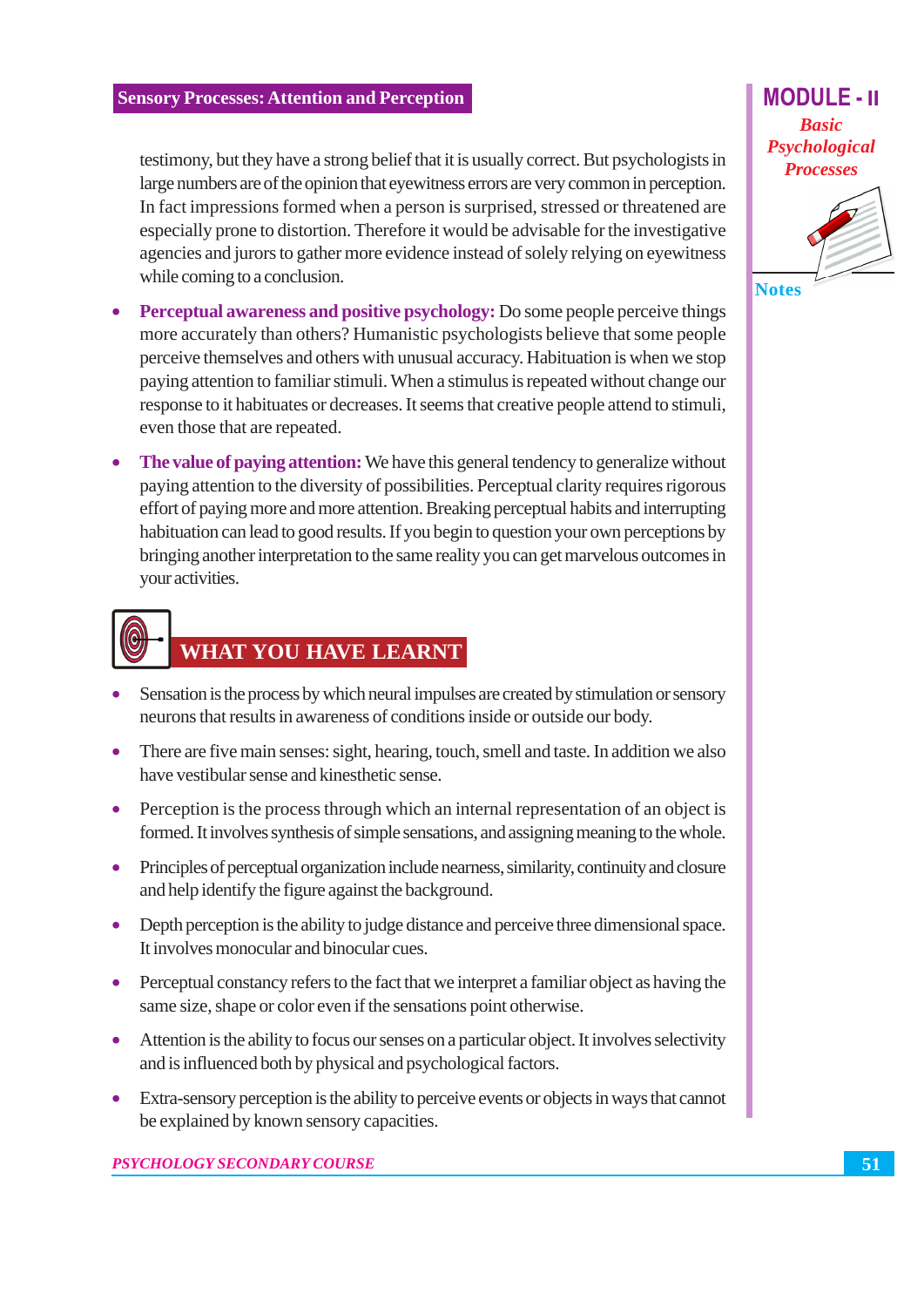## **MODULE - II**

**Basic** Psychological **Processes** 



**Notes** 

Knowledge of perceptual psychology helps in everyday life and in learning how to improve our attention and perception.

## **TERMINAL QUESTIONS**

- Describe the importance of perception in our daily life. 1.
- 2. Define perception and also discuss principles of perceptual organization.
- $\overline{3}$ . Discuss the concept of depth perception and perceptual constancy.
- What do you understand by Extra-sensory perception?  $\overline{4}$ .
- 5. Describe the various applications of perception.

## ANSWERS TO INTEXT QUESTIONS

#### $5.1$

- 1. Vision is extremely important. We experience vision with the help of our eyes which are like a camera.
- 2. The minimum amount of change between two stimuli that can be recognised is called "difference threshold".

The minimum amount of physical energy needed to produce a sensory experience is called "absolute threshold"

#### $5.2$

- 1. Perception is when an internal representation of an object that was earlier sensed is formed.
- 2. When we sense an object, we sensation is in the form of the organisation, depth and consistencey of stinulus. Perceptual processes then analyse this into parts and mental process help us identify the stimulus.

#### 5.3

- 1. Factors which determine perceptual organisation are figure ground organisation, perceptual consistency and depth perception.
- 2. Perception of an object's shape, size or brightness remains the same even though its image on the retiva has changed. This is called perceptival consistency.
- 3. Depth perception is the ability to see three dimensional space and judge distances. For example depth perception helps us drive a motorcycle or a car and helps us catch a ball.